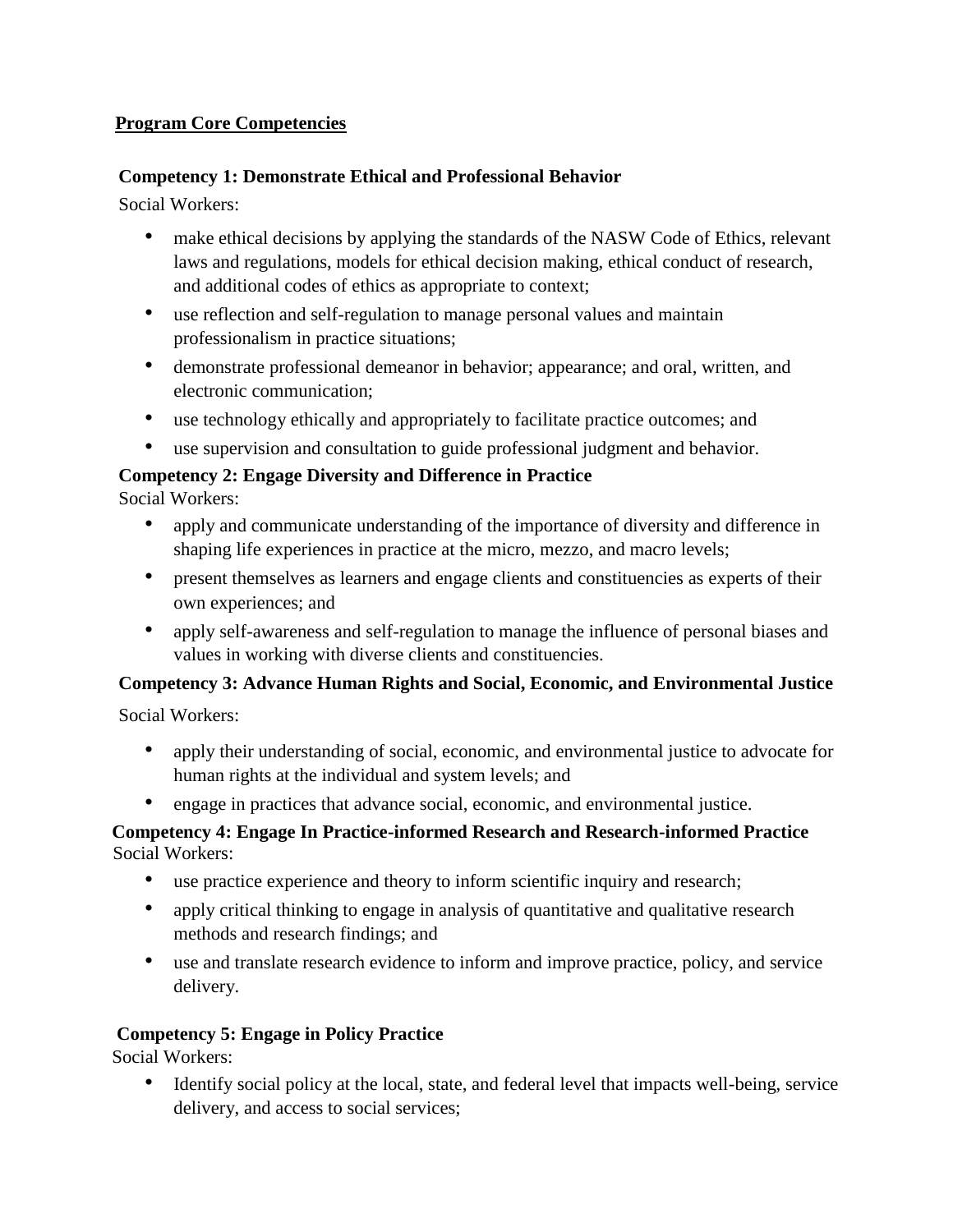- assess how social welfare and economic policies impact the delivery of and access to social services;
- apply critical thinking to analyze, formulate, and advocate for policies that advance human rights and social, economic, and environmental justice.

#### **Competency 6: Engage with Individuals, Families, Groups, Organizations, and Communities**  Social Workers:

- apply knowledge of human behavior and the social environment, person-inenvironment, and other multidisciplinary theoretical frameworks to engage with clients and constituencies; and
- use empathy, reflection, and interpersonal skills to effectively engage diverse clients and constituencies.

# **Competency 7: Assess Individuals, Families, Groups, Organizations, and Communities**

Social Workers:

- collect and organize data, and apply critical thinking to interpret information from clients and constituencies;
- apply knowledge of human behavior and the social environment, person-inenvironment, and other multidisciplinary theoretical frameworks in the analysis of assessment data from clients and constituencies;
- develop mutually agreed-on intervention goals and objectives based on the critical assessment of strengths, needs, and challenges within clients and constituencies; and
- select appropriate intervention strategies based on the assessment, research knowledge, and values and preferences of clients and constituencies.

#### **Competency 8: Intervene with Individuals, Families, Groups, Organizations, and Communities**

Social Workers:

- critically choose and implement interventions to achieve practice goals and enhance capacities of clients and constituencies;
- apply knowledge of human behavior and the social environment, person-inenvironment, and other multidisciplinary theoretical frameworks in interventions with clients and constituencies;

use inter-professional collaboration as appropriate to achieve beneficial practice outcomes;

- negotiate, mediate, and advocate with and on behalf of diverse clients and constituencies; and
- facilitate effective transitions and endings that advance mutually agreed-on goals.